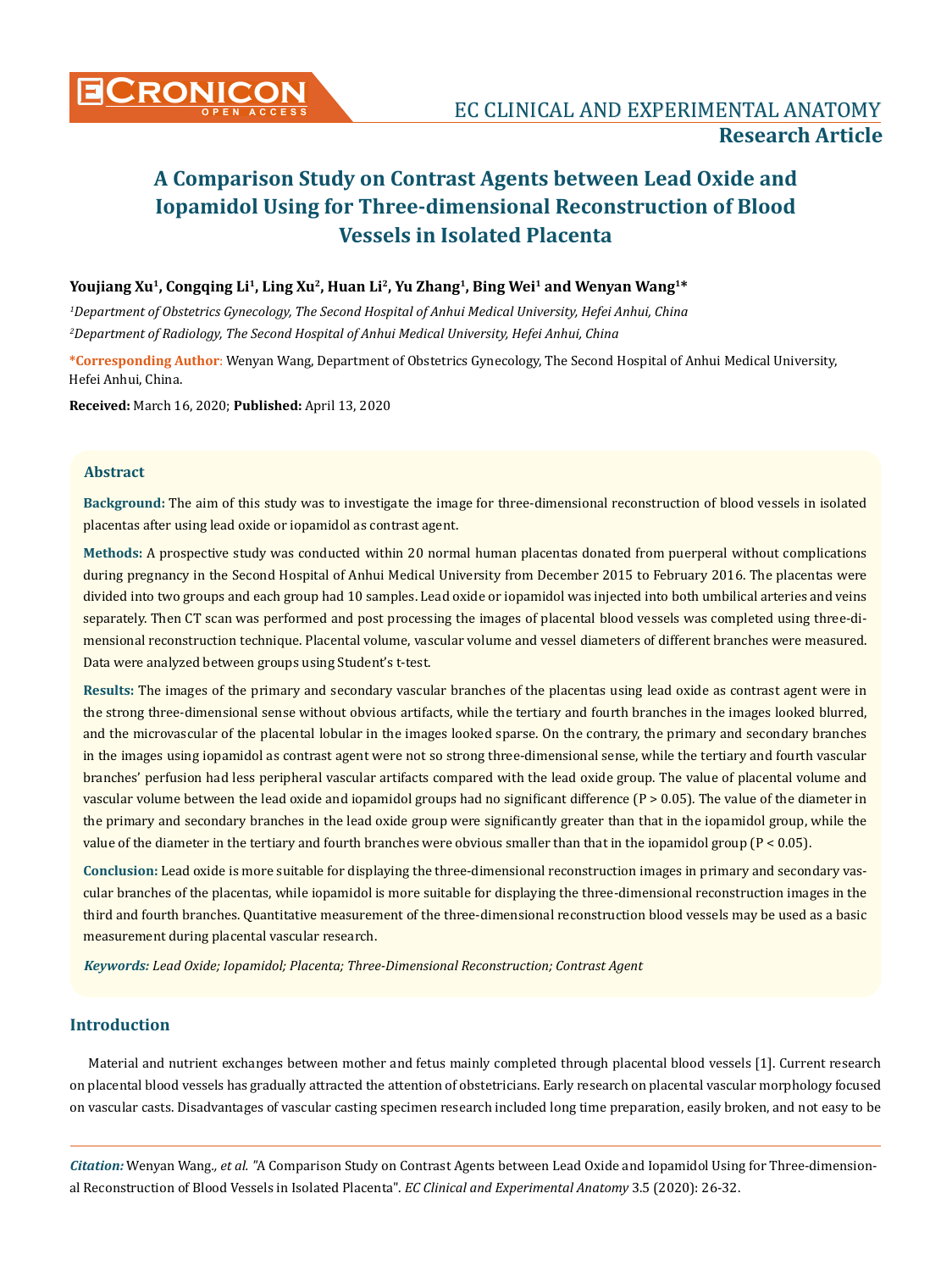27

stored and measured like the length and diameter of the vascular casts. Therefore, vascular casting technology cannot be used to fully understand the placental blood vessels [2]. With the development of CTA (computer tomography angiography) technology in recent years, it is possible to display the 3D structure of human body and measure the diameter, length and angle of vessel branches accurately using CTA technology. Nowadays, CTA technology is mainly used at the study of coronary artery disease, cerebrovascular disease and the diagnosis of malignant tumors [3-6]. Instead, there are few reports in the literature using CTA to study placental vascular structure. This study intends to explore the general rules of normal placenta vessels distribution using CTA technology by comparing the 3D images of placental blood vessels using lead oxide or iopamidol as contrast agent.

# **Materials and Methods**

## **Research materials**

From December 2015 to February 2016, twenty isolated placentas were collected after vaginal delivery in the Obstetrics Department of the Second Hospital of Anhui Medical University. Inclusion criteria: (1) the gestational week of delivery was 37 - 42 weeks; (2) no complications occurred during pregnancy and delivery; (3) all isolated placentas were intact; (4) all the placental lobules, membranes and umbilical cord were not damaged. Exclusion criteria: (1) premature or overdue delivery; (2) had complications history during pregnancy, such as gestational diabetes, hypertensive disorders of pregnancy, etc. (3) Vascular rupture of umbilical cord roots, placental lobules and membrane after delivery. This study was approved by the Ethics Committee of the Second Hospital of Anhui Medical University (No. LLSC20150209). All women in the study signed the consent to donate the placenta to the hospital.

## **Reagents**

Self-setting dental tray water, self-setting dental tray powder (Shanghai New Century Dental Materials Co., Ltd.), dibutyl phthalate (Wuxi Prospect Chemical Reagent Co., Ltd.), iopamidol (Shanghai Boleco Xinyi Pharmaceutical Co., Ltd.), lead oxide powder (Shanghai Aibi Chemical Co., Ltd.).

## **Placental vascular perfusion**

After delivery, the placenta was collected and careful examined to excluding vascular injuries. Umbilical cord of the placenta was kept as long as 6cm for vascular perfusion. The umbilical arteries and veins were separated by vascular forcep and marked with suture silk [7]. No. 18 and No. 20 rat's gastric needles were inserted into the umbilical arteries and veins respectively, fixed with suture silk in order. Preheated heparin sodium physiological salt (100U of heparin sodium added into 500 mL of normal saline and kept the temperature at 37 degrees) infused into the placental blood vessels through the rat's gastric needles until the rinsing liquid was clear without visible pink color (Figure 1). A simple randomized grouping method was used to divide the placentas into iopanol group and lead oxide group, with 10 cases in each group.



*Figure 1: After the placenta are pretreated, the fetal side of the placenta can see the blood vessels in the placenta which are full and the color is transparent.*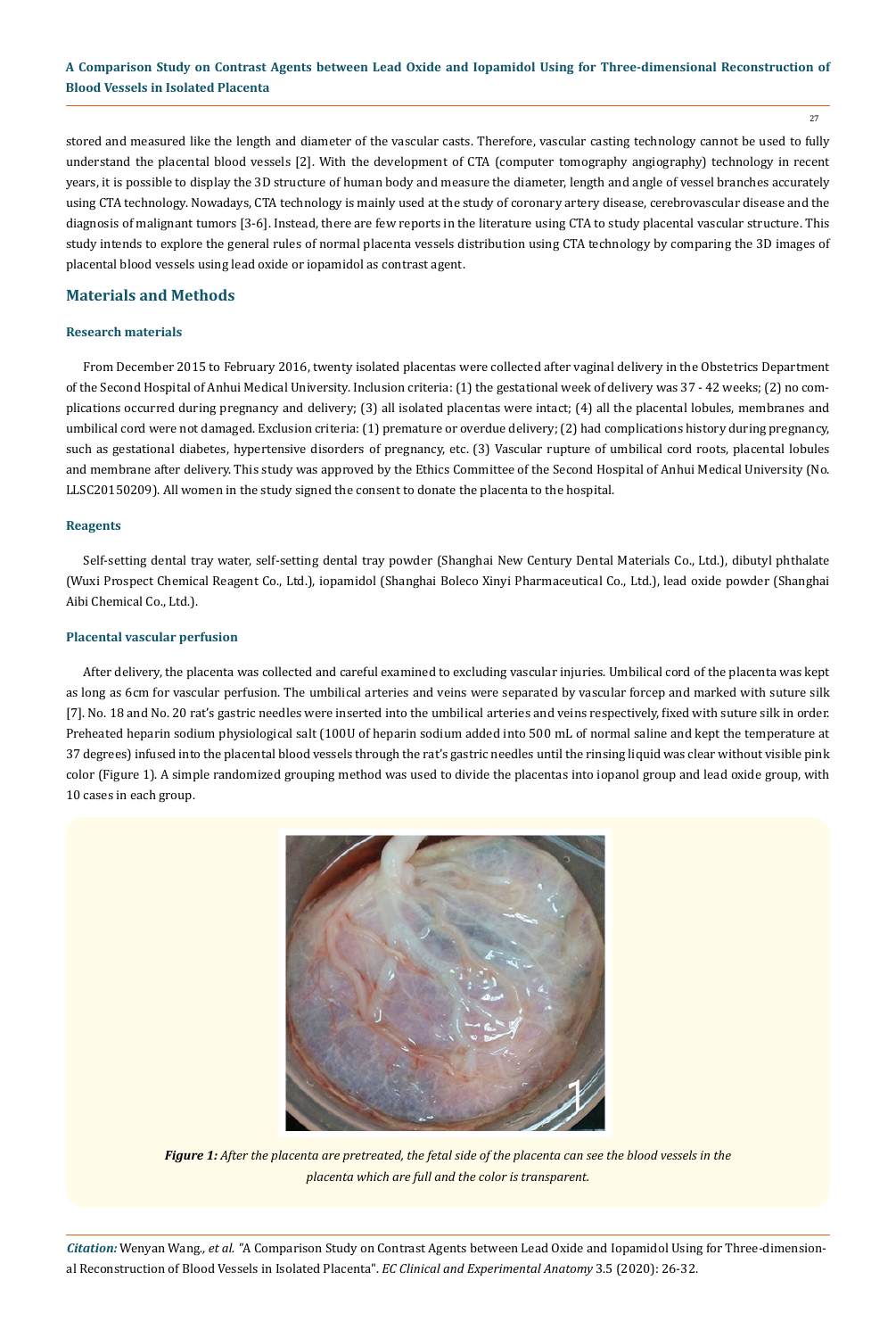28

Configuration of perfusion solution: 15 ml of self-setting dental tray water and 5 ml of dibutyl phthalate, added an appropriate amount of red or blue pigment, stirred for 2 - 3 minutes. Then, ten gram self-coagulated dental tray powder with 5 mL iopanol (containing 370 g/L of iodine) or 1.6g lead oxide powder were added and stirred for 2 - 3 minutes. 50 mL iodine solution containing red iodoparol or lead oxide, and 50 mL iodine solution containing blue iodoparol or lead oxide were prepared for umbilical artery and vein perfusion [8].

Red iodopalm or lead oxide solution were injected into the placental arteries of each group at 10 ml per minute using a 50 ml syringe. Injection procedure would be stopped once the placenta vessels at the fetal surface were full of iodine solution. After that, we removed the gastric needles and ligated the umbilical arteries. According to the same procedure mentioned above, the blue iodoparol or lead oxide solution were injected into the placental vein of each group (Figure 2). The enhanced CT scan was completed 30 minutes after the injection procedure.



*Figure 2: The fetal surface of the placenta shows red arteries and blue veins filled with umbilical arteries and venous filling after vascular perfusion.*

#### **3D model measurement of placental blood vessels**

GE 64 row Light speed VCT (American General Corporation) was used to perform conventional axial plain scan on placental specimens that had completed vascular perfusion. Placenta was laid flat with fetus facing up and maternal facing down. CT scanning parameters: tube voltage 120 kV, tube current 280 mA, scanning layer thickness 0.625 mm, layer spacing 0.625 mm. 3D images of the placental arteriovenous vascular network was automatically generated using VR method on the GE Adw 4.4 workstation after the scan.

The placental vascular volume and vessel diameter of the two groups were measured respectively using GE Adw 4.4 workstation software package. The umbilical veins were traced in sequence from the primary vascular branches to the fourth vascular branches and the vascular diameter in each branches were measured. Because the vessels from the fifth to seventh vascular branches in the two groups were poorly displayed, this study only analyzed the characteristics of the blood vessels from the primary branches to the fourth branches.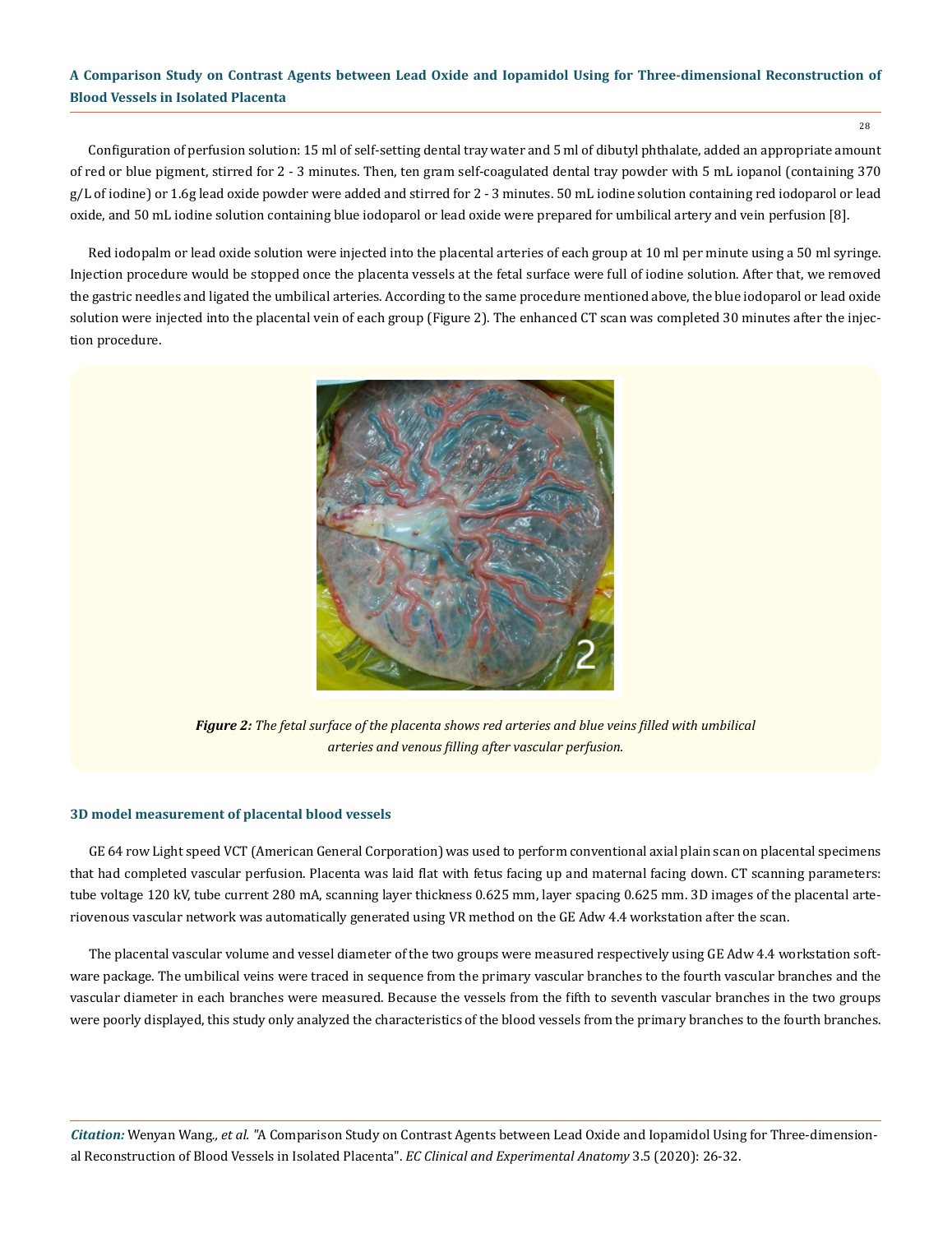## **Statistical methods**

Data were analyzed using SPSS17.0 software. The Student's t-test was used to compare the vessel diameter and vessel volume parameters of the placentas between the iopanol group and lead oxide group. In all statistical analyses, P < 0.05 was considered statistically significant.

## **Results**

During the experiment, contrast extravasation in a placental specimen in the iopamidol group affected the measurement of placental volume and diameter of the umbilical vein in 3D images, while an unsuccessful contrast infusion in a placental specimen happened in lead oxide group. This study successfully completed contrast medium perfusion and 3D imaging reconstruction in 18 placental specimens.

No significant difference could be found in placental blood vessel volume between the lead oxide group and iopanol group (P > 0.05) (Table 1). The diameters of the primary and the secondary vessel branches of the placentas in the lead oxide group were larger than those in the iopanol group, while the diameters of the tertiary and fourth vessel branches of the placentas were smaller than those in the iopanol group, (all P < 0.05) (Table 2).

| Groups           | <b>Number of Cases</b> | <b>Placental Volume</b> | <b>Vascular Volume</b> |  |
|------------------|------------------------|-------------------------|------------------------|--|
| Lead oxide group |                        | $626.14 \pm 164.76$     | $195.11 \pm 64.91$     |  |
| Iopanol group    |                        | $611.83 \pm 93.00$      | $194.11 \pm 104.87$    |  |
|                  |                        | 0.227                   | 0.024                  |  |
|                  |                        | > 0.05                  | > 0.05                 |  |

*Table 1: Comparison of placental volume and placental vascular volume in lead oxide group and iopanol group (x̄ ± s, cm3 ).*

| <b>Groups</b>    | <b>Number</b><br>of cases | <b>Primary vascular</b><br><b>branches</b> | Secondary vascular<br><b>branches</b> | <b>Tertiary vascular</b><br><b>branches</b> | <b>Fourth vascular</b><br><b>branches</b> |
|------------------|---------------------------|--------------------------------------------|---------------------------------------|---------------------------------------------|-------------------------------------------|
| Lead oxide group | q                         | $11.34 \pm 2.06$                           | $9.76 \pm 0.98$                       | $4.44 \pm 0.52$                             | $3.49 \pm 0.42$                           |
| Iopanol group    | q                         | $9.38 \pm 1.22$                            | $7.65 \pm 0.54$                       | $6.16 \pm 0.74$                             | $5.06 \pm 0.69$                           |
|                  |                           | 2.469                                      | 8.015                                 | $-8.029$                                    | $-8.236$                                  |
| D                |                           | ${}_{0.05}$                                | ${}_{0.05}$                           | ${}_{0.05}$                                 | ${}_{< 0.05}$                             |

*Table 2: Comparison of measured diameters of umbilical veins at different levels of placenta in lead oxide group and iopanol group (mm, x̄ ± s).*

The primary and the secondary vascular branches of the placentas in the lead oxide group, had good vascular perfusion, strong stereoscopic sense and without obvious artifacts around the blood vessels compared with the iopanol group (Figure 3). However, the tertiary and fourth vascular branches of the placentas in the lead oxide group do not had very good vascular perfusion and strong stereoscopic sense compared to the iopanol group due to the large molecular weight as the contrast agent for lead oxide solution (Figure 4).





*Figure 3: 3D reconstruction of placental umbilical vein CT angiography in the lead oxide group. 3a: Placenta fetal surface: the primary to secondary vascular branches of placenta were thick and clear in development; the tertiary and fourth vascular branches were sparse and unevenly distributed. 3b: Placenta maternal surface: microvasculature and placental lobules were rare.*

*3c: Side of the placenta: the placenta was uneven in thickness, and there were many sparse holes below.*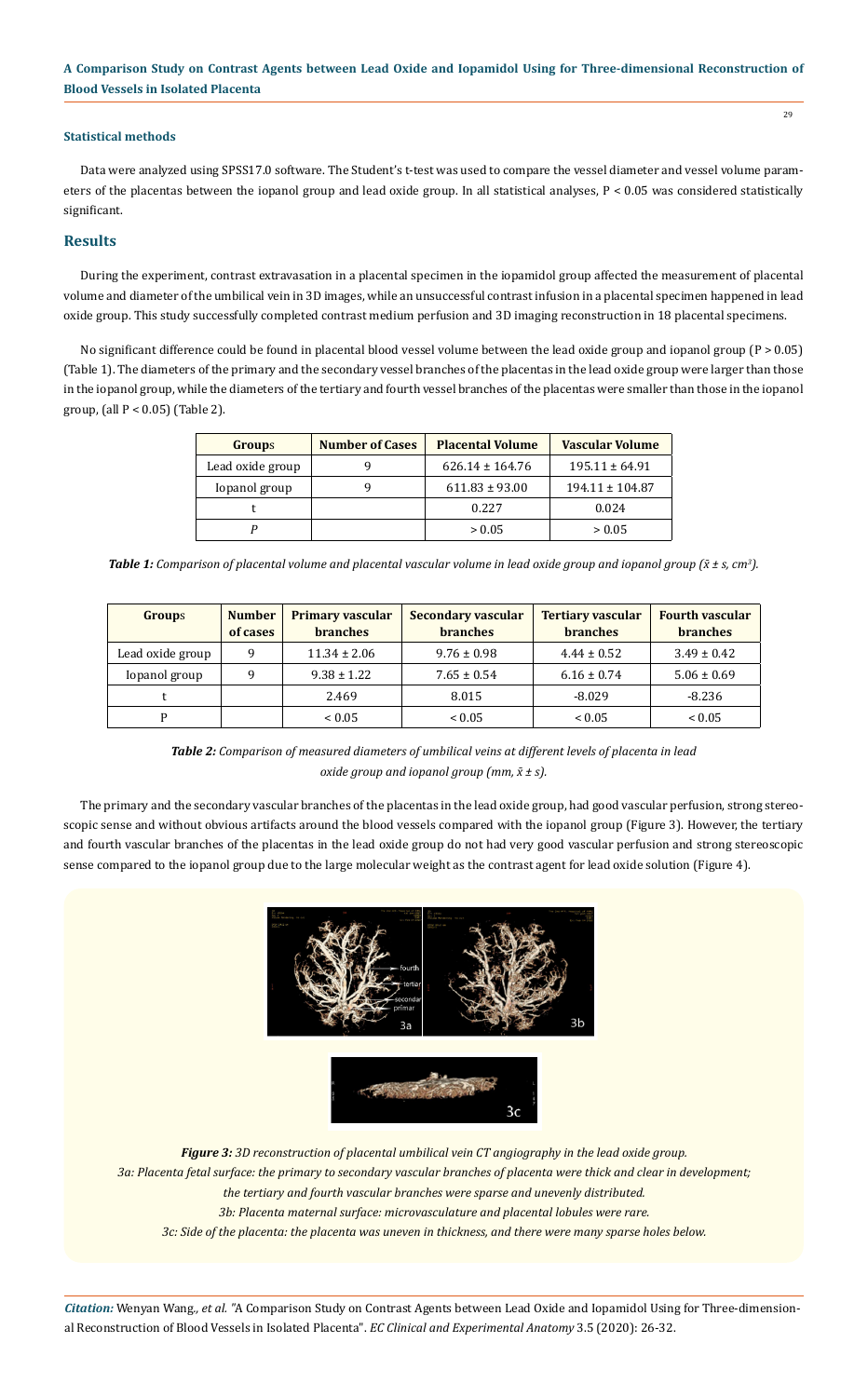30

4h ⊿а 4c

*Figure 4: 3D reconstruction of placental umbilical vein CT angiography in the iopanol group. 4a: Placenta fetal surface: the primary to secondary vascular branches of placenta were slender, and the development was not clear in the lead oxide group; the tertiary and fourth vascular branches were abundant and evenly distributed. 4b: Placenta maternal surface: microvasculature and placental lobules were rich and full. 4c: Side of the placenta: the placenta had a uniform thickness, and there were no holes in the branch vessels.*

## **Discussion**

In the past few years, vascular casting technology was the main method for vascular morphology research. Gong., *et al.* [9] observed and analyzed the characteristics of different vascular cast in normal and pathological placentas. He found vascular cast had many disadvantages such as high brittleness of the blood vessels, easy damage to the model, fading and difficult to save, which limited its application range. With the development of digital medicine, the advent of 3D reconstruction technology of placental blood vessels had made up for the shortage of vascular molds. It could not only be stored permanently and has good stereoscopic effect, but also could measure the fourth to seventh vascular branches of the placentas. At present, in the 3D reconstruction of placental blood vessels, the more commonly used angiographic agents are lead oxide and iopanol, while the contrast effect and application scope of the two are not clear. Therefore, the purpose of this experiment is to compare and analyze the development effect of lead oxide and iopamidol in 3D reconstruction of isolated placental blood vessels.

Lead oxide was originally used in vascular molds because of its large molecular weight and insolubility in water. Later, it was used as an important part of angiography because it was not easy to leak out of blood vessels. Hao., *et al.* [10] showed that the advantages of lead oxide contrast agents were strong light-shielding properties, which could make blood vessels images clearly, and did not agglutinate when formulated. Lead oxide solution should not be left too long after shaking, preferred perfusing within 3 minutes. Wang., *et al.* [2] studied the modified dental tray powder plus lead oxide powder as a contrast agent which could clearly show the blood vessel running and branching conditions in angiography. Studies had shown that sufficient amount of contrast agent must be added when the filler was formulated (100 mL of the filler contains 8g of lead oxide powder). Stirred thoroughly before used so that the contrast agent was evenly mixed in the filler as much as possible during the reconstruction process. The purpose was to reduce the distortion incompleteness, or discontinuity of the reconstructed blood vessel caused by uneven filling of the agent [2]. In this study, we found that the diameter of the primary and the secondary branches of the placentas in the lead oxide group were larger than those in the iopamidol group, while those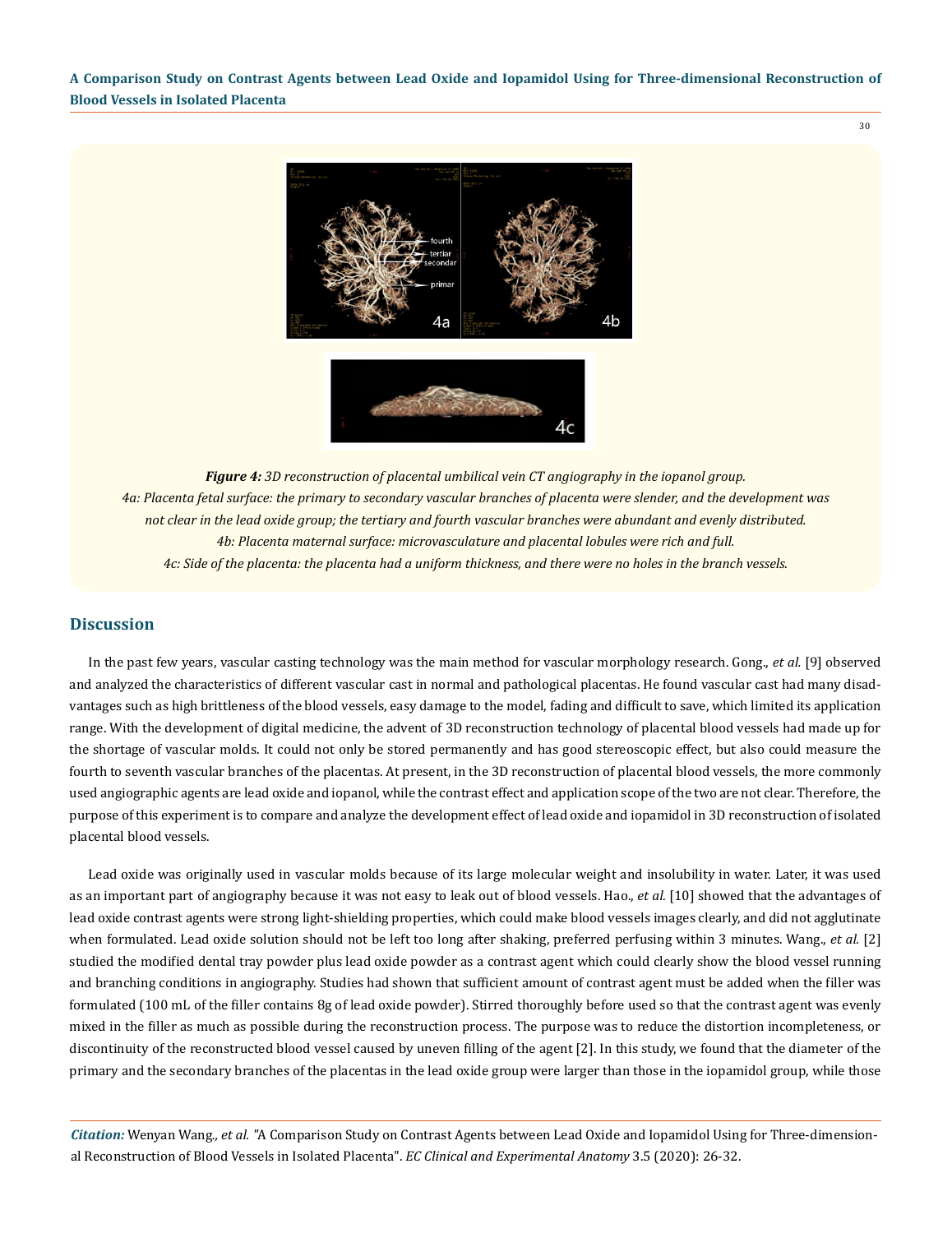the tertiary and fourth branches of the placentas were smaller than those in the iopanol group. The reason maybe due to that lead oxide powder was powdery. After mixing with the filler, the viscosity of the filler was increased, which causes the resistance of the filler to enter the microvessels increased under the same perfusion pressure, and the microvessels could not be imaged.

Iopamidol injection was a non-ionic water-soluble iodine contrast agent, which had a good development effect, low toxicity to blood vessel walls and nerve tissues, less adverse reactions, stable properties, and a wide range of applications. It was mainly used for neuroradiology, angiography, Urinary system angiography, enhanced scan in CT examination, arthrography, fistula angiography, DSA, etc [11]. Li., *et al.* [12] found that 3D images of placental vascular tree could be obtained by CT angiography and 3D reconstruction of isolated placenta through umbilical artery and umbilical vein perfusion with different concentrations of iodine contrast agent. The arteries could show fifth to sixth vascular branches, and the veins could show fourth to fifth vascular branches. Clinically-used iodine contrast agents such as iopamidol could be completely applied to 3D reconstruction of placental blood vessels. In this study, one of the ten placentas in the iopamidol group failed 3D reconstruction. The reason was that the CT scan was not performed in time after the placenta was filled with the filler. And the iodoparol in the blood vessels leaked out of the placental tissue. Density and placental tissue density were uniform and could not be reconstructed in 3D. Therefore, CT scan should be performed within 30 minutes after the end of perfusion when using iopanol. In this study, the molecular weight of iopamidol was lighter compared to lead oxide, so the placental umbilical veins development in the iopamidol group were not as good as those in the lead oxide group. However, the iopamidol contrast agent was a high-density solution and mixed in the filler. After diluting the filler, under the same perfusion pressure, the resistance of the filler enter the microvasculature was smaller. Therefore, the contrast of iopamidol in the microvessels and placenta lobes was full, and the blood vessel shape was natural.

In this study, due to the elasticity of the blood vessels in the placental vein, when the vein was perfused alone, the blood vessels would be distorted and lose their original shape. Therefore, the author choosed to perfuse arterial blood vessels first, and then perfuse venous blood vessels to ensure the original direction of venous blood vessels on the greatest extent.

## **Conclusion**

In this study, the contrast effect of lead oxide and iopanol in 3D reconstruction of placental blood vessels was compared for the first time and the placental volume, blood vessel volume, and diameters of different vascular branches of the umbilical vein were measured. The results showed that lead oxide contrast agent had the advantages of full development, strong three-dimensional sense and no obvious artifacts around the blood vessels for the primary and the secondary branches of the placentas with a diameter from 8.82 mm to 13.36 mm. The iopanol contrast agent had the advantages of clear development, natural blood vessel flow, microvessels and placenta lobes uniform development for placenta umbilical vein the tertiary and fourth vessel branches with a diameter from 4.41 mm to 6.94 mm. Therefore, the author believe that for the selection of contrast agents in the study of placental blood vessels, the diameter of the blood vessel branches measured according to specific experimental requirements should be selected. If it is necessary to see the main blood vessels, it is recommended to choose lead oxide contrast agent. If branches of blood vessels in some diameter need to be clearer, it is recommended to choose iopanol contrast agent.

There are still some limitations in this study. The sample size of the study is small. No length measurement of each vessel branches had been done due to the distortion of the vessels at various levels. It is necessary to expand the sample size and find better methods to collect more data which include vessel length and vessel angle measurements in the follow-up studies.

#### **Funding**

National Natural Science Foundation for Young Scholars (No. 81100412); Outstanding Young University Talents Project of Anhui Province (No. gxyqZD2016060); China Postdoctoral Science Foundation (No. 2016M592038); Anhui province public welfare research project (No. 5101ID04041).

*Citation:* Wenyan Wang*., et al. "*A Comparison Study on Contrast Agents between Lead Oxide and Iopamidol Using for Three-dimensional Reconstruction of Blood Vessels in Isolated Placenta". *EC Clinical and Experimental Anatomy* 3.5 (2020): 26-32.

31